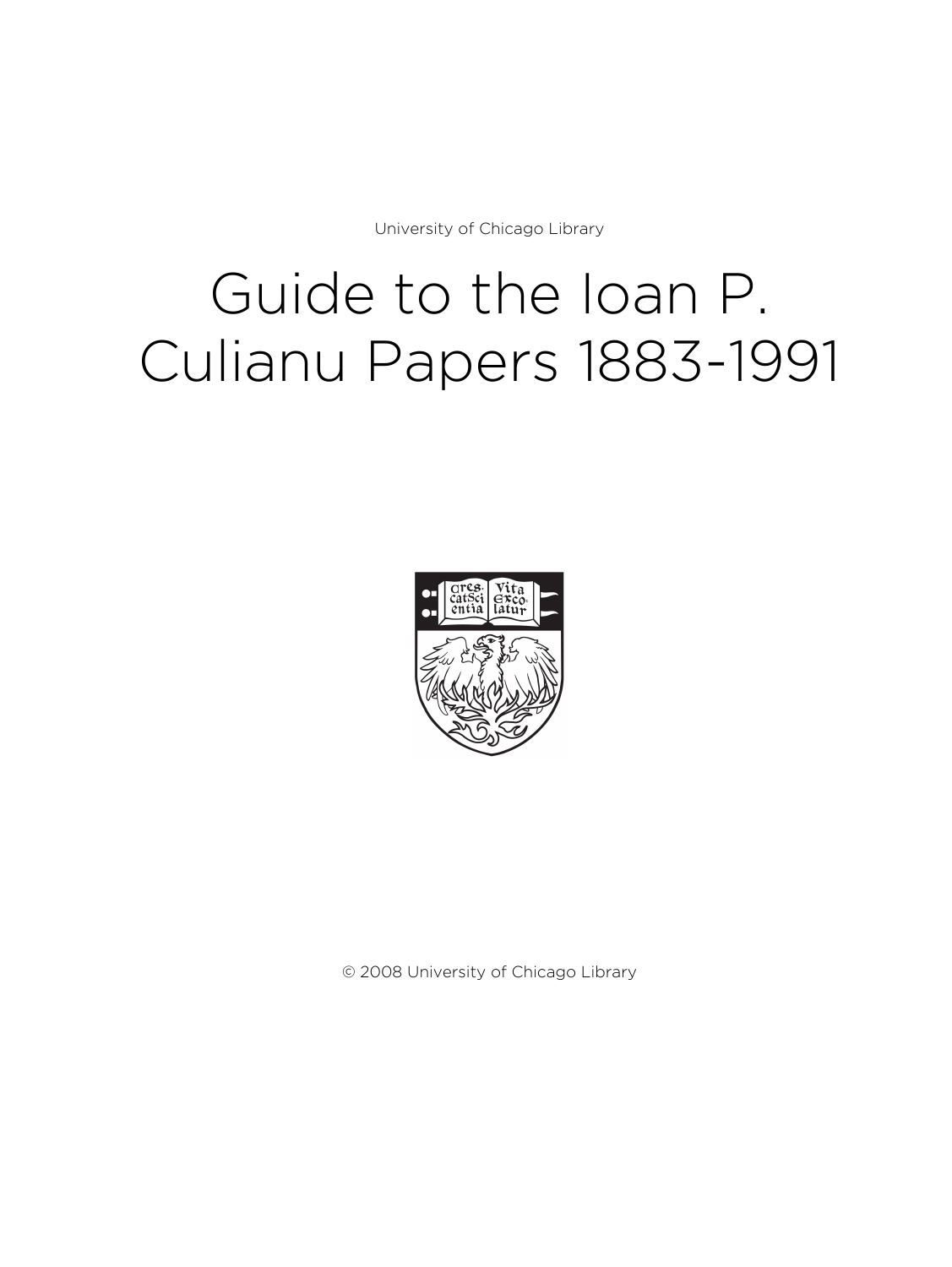# **Table of Contents**

| 10 |
|----|
| 12 |
|    |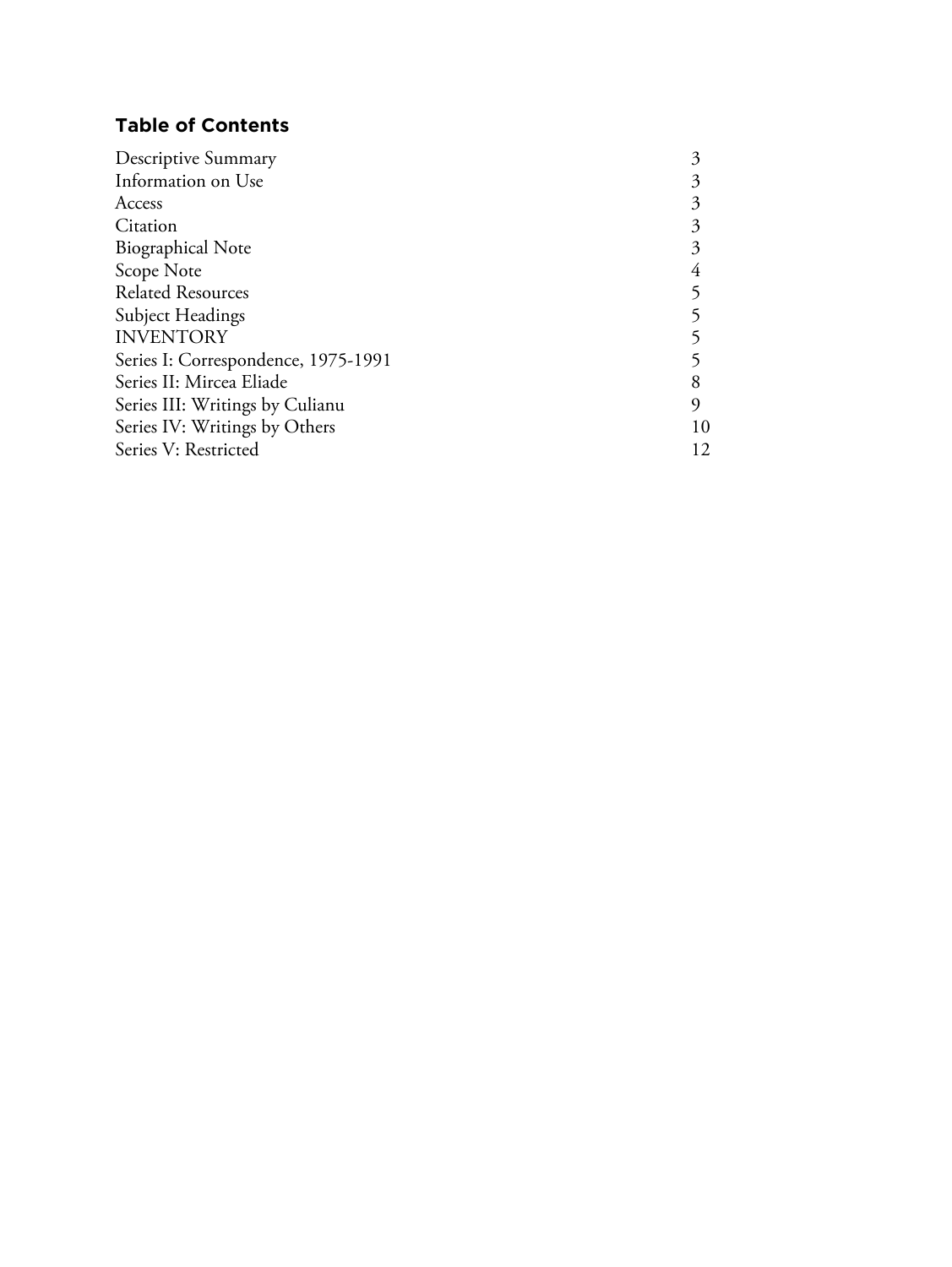# **Descriptive Summary**

| <b>Identifier</b> | <b>ICU.SPCL.CULIANU</b>                                                                                                                                                                                                                                                                                                                                                                                                                                                                                                                                                                    |
|-------------------|--------------------------------------------------------------------------------------------------------------------------------------------------------------------------------------------------------------------------------------------------------------------------------------------------------------------------------------------------------------------------------------------------------------------------------------------------------------------------------------------------------------------------------------------------------------------------------------------|
| <b>Title</b>      | Culianu, Ioan P. Papers                                                                                                                                                                                                                                                                                                                                                                                                                                                                                                                                                                    |
| Date              | 1883-1991                                                                                                                                                                                                                                                                                                                                                                                                                                                                                                                                                                                  |
| <b>Size</b>       | 10 linear feet (20 boxes)                                                                                                                                                                                                                                                                                                                                                                                                                                                                                                                                                                  |
| <b>Repository</b> | Special Collections Research Center<br>University of Chicago Library<br>1100 East 57th Street<br>Chicago, Illinois 60637 U.S.A.                                                                                                                                                                                                                                                                                                                                                                                                                                                            |
| <b>Abstract</b>   | Ioan Petru Culianu (1950-1991), Romanian-born historian of religions,<br>essayist and fiction writer, served on the faculty of the University of Chicago's<br>Divinity School. Mentored by Mircea Eliade, Culianu specialized in the<br>history of Renaissance magic and mysticism. Culianu was murdered in the<br>University of Chicago's Swift Hall, a crime that remains unsolved. While<br>material in this collection spans the years 1883-1991, the bulk of material<br>dates from 1974-1991, and includes correspondence, notes, manuscripts and<br>reprints of published writings. |

# **Information on Use**

# **Access**

Series V: Restricted, contains a single file of class lists from 1990, listing student grades. This material is restricted until 2070.

The remainder of the collection is open for research.

# **Citation**

When quoting material from this collection, the preferred citation is: Culianu, Ioan P. Papers, [Box #, Folder #], Special Collections Research Center, University of Chicago Library

# **Biographical Note**

Ioan Petru Culianu (1950-1991), historian of religions, essayist and fiction writer, served on the faculty of the University of Chicago's Divinity School. Mentored by Mircea Eliade, Culianu specialized in the history of Renaissance magic and mysticism.

Born in Iaşi, Romania, Culianu was educated at the University of Bucharest and in Italy. He eventually earned three doctoral degrees, including a Ph.D. from the University of Paris in 1987.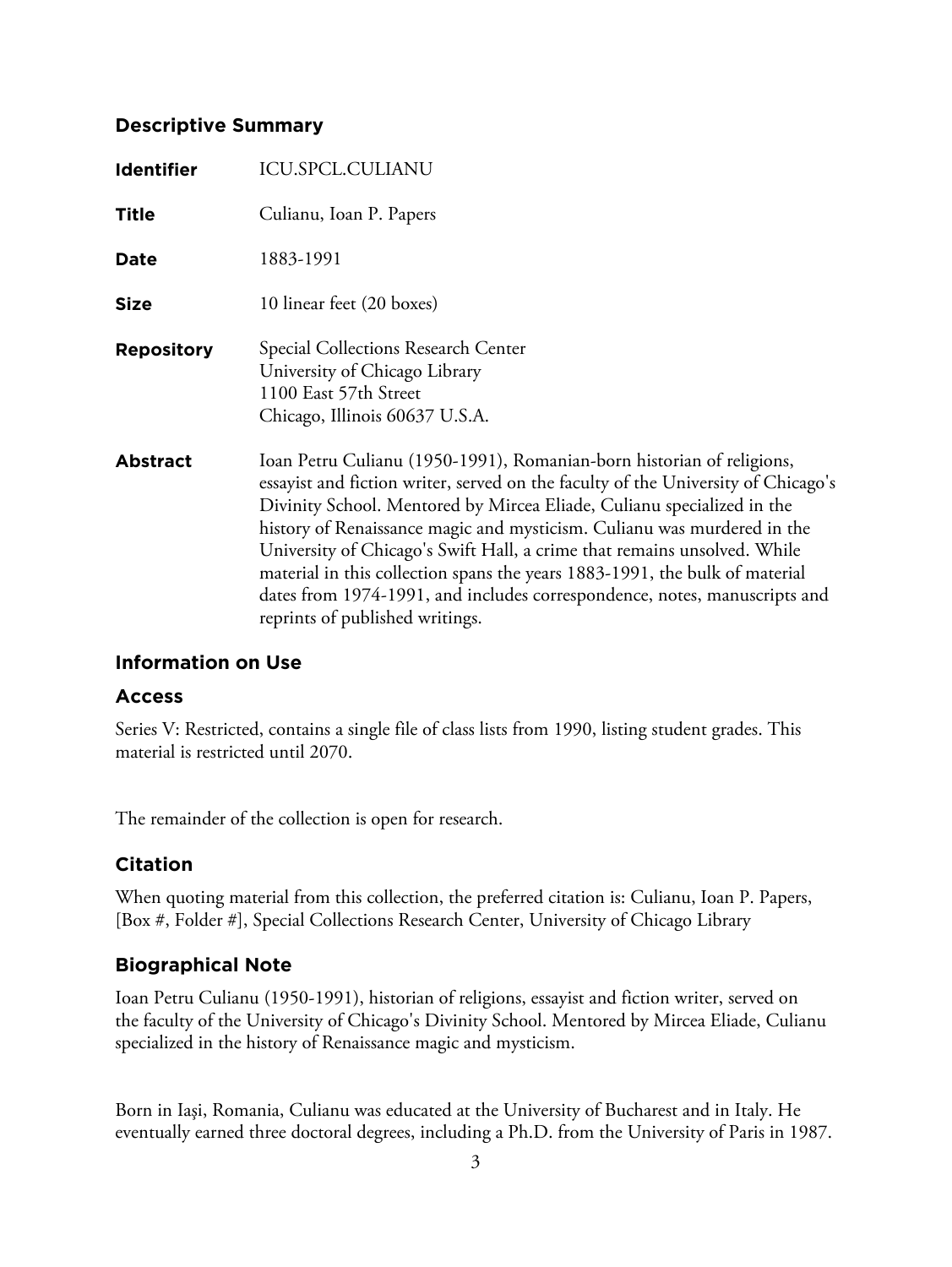He lived in France and the Netherlands before arriving at the University of Chicago as a visiting lecturer, and then became a professor in the Divinity School.

Culianu wrote proficiently in six languages. Among his works are Eros and Magic in the Renaissance; Expériences de l'extase: extase, ascension et récit visionnaire de l'hellénisme au Moyen Age; The Tree of Gnosis: Gnostic Mythology from Early Christianity to Modern Nihilism; and Out of the World: Otherwordly Journeys from Gilgamesh to Albert Einstein. Culianu also wrote fiction and essays, including political pieces opposing Romania's post-Revolution regime.

On May 21, 1991, Culianu was murdered in a restroom in the University of Chicago's Swift Hall. Neither the motive nor the killer's identity is known, though numerous theories have been advanced, many related to Culianu's criticism of Romanian politics.

# **Scope Note**

This collection documents Culianu's activities as an historian of religions, including his relationships with colleagues and his mentor, Mircea Eliade. While material in this collection spans the years 1883-1991, the bulk of material dates from 1974-1991. This collection is organized into five series:

Series I: Correspondence, 1975-1991, includes primarily incoming correspondence, with a few copies of outgoing letters. Most of the correspondence is professional in nature, and most correspondents are Culianu's colleagues at universities in the United States and Europe. A small amount of administrative correspondence is also included. Reprints of writings by correspondents accompany many of the letters. Additional correspondence is found in Series II and IV.

Series II: Mircea Eliade, is a collection of material related to Culianu's mentor, a leading scholar of religious studies. Much of this material was compiled shortly after Eliade's death in 1986, and relates to Culianu's work as his literary executor. Material in this series spans the years 1971-1989, and includes drafts of writings about Eliade by Culianu and other colleagues; editorial and personal correspondence; reprints of Eliade's writings; and memorial material such as obituaries. Additional writings by Culianu and his colleagues, including some material related to Eliade, are found in Series III and IV.

Series III: Writings by Culianu, contains several files of manuscripts, drafts and notes; these files are organized chronologically. Also included in this series are a set of reprints of Italian-language writings, mostly book reviews, published from 1974-1986. Following are chronological files of reprints of writings published from 1980-1991. Additional writings by Culianu are found in Series II.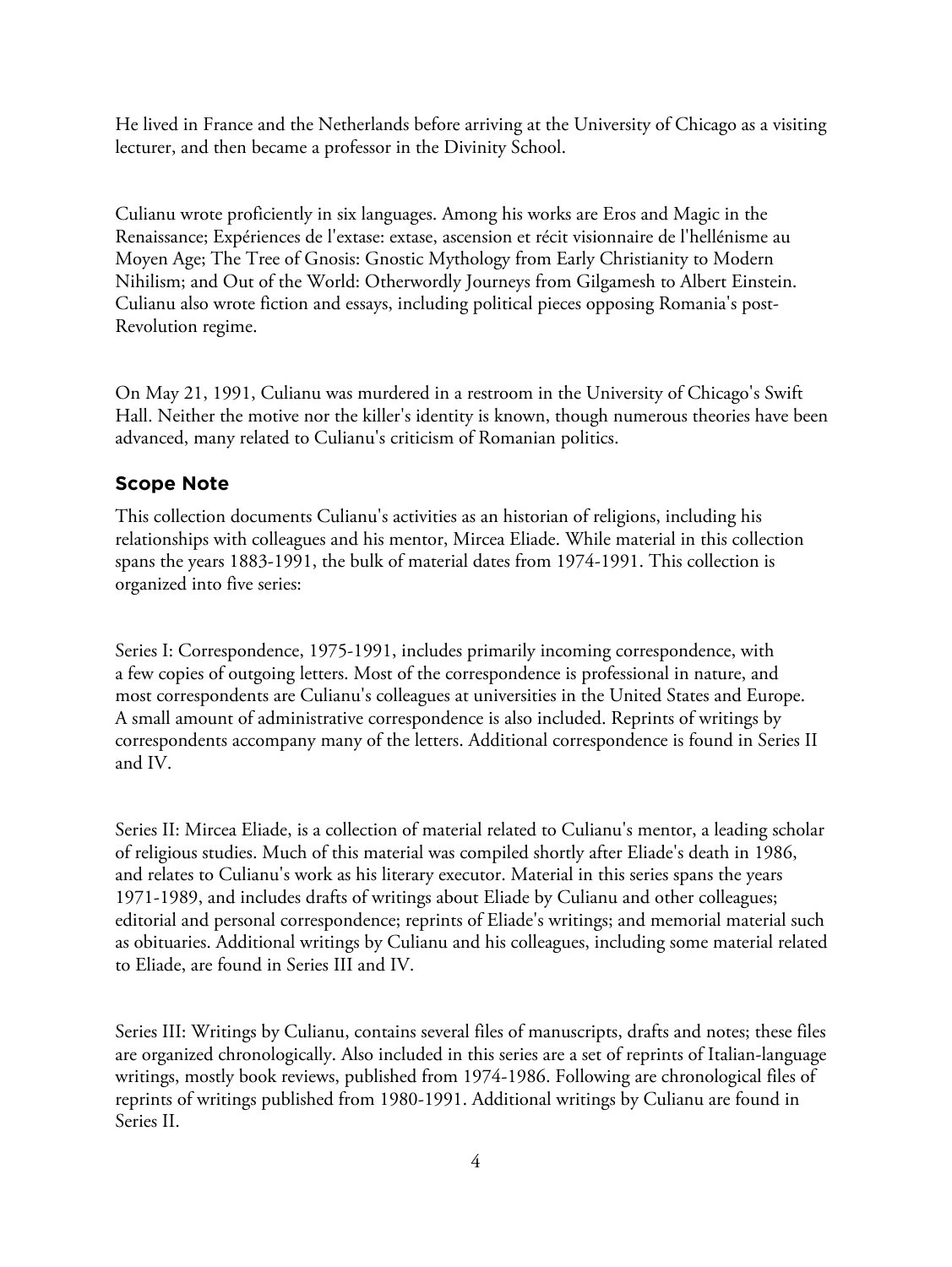Series IV: Writings by Others, consists of colleagues' manuscripts sent to Culianu for review, organized alphabetically by author; two files of student papers; and a a large collection of reprints, periodicals and photocopied texts, filed chronologically. Material in this series spans the years 1883-1991, with the bulk of material dating from 1974-1990. Additional writings by Eliade's colleagues are found in Series III.

Series V: Restricted, contains a single file of class lists from 1990, listing student grades.

While much of the material in this collection is in English, there are significant portions in Italian, Romanian, German, French, Dutch and Greek.

# **Related Resources**

The following related resources are located in the Department of Special Collections:

http://www.lib.uchicago.edu/e/spcl/select.html

Eliade, Mircea. Papers

# **Subject Headings**

- Culianu, Ioan P.
- Eliade, Mircea, 1907-1986
- Magic -- History
- Occultism -- History
- Religions -- History

# **INVENTORY**

# **Series I: Correspondence, 1975-1991**

**Box 1 Folder 1** Anati, E. **Box 1 Folder 2** Arnoldo Mondadori Editore **Box 1 Folder 3** Belayche, Nicole **Box 1 Folder 4** Bianchi, Ugo **Box 1**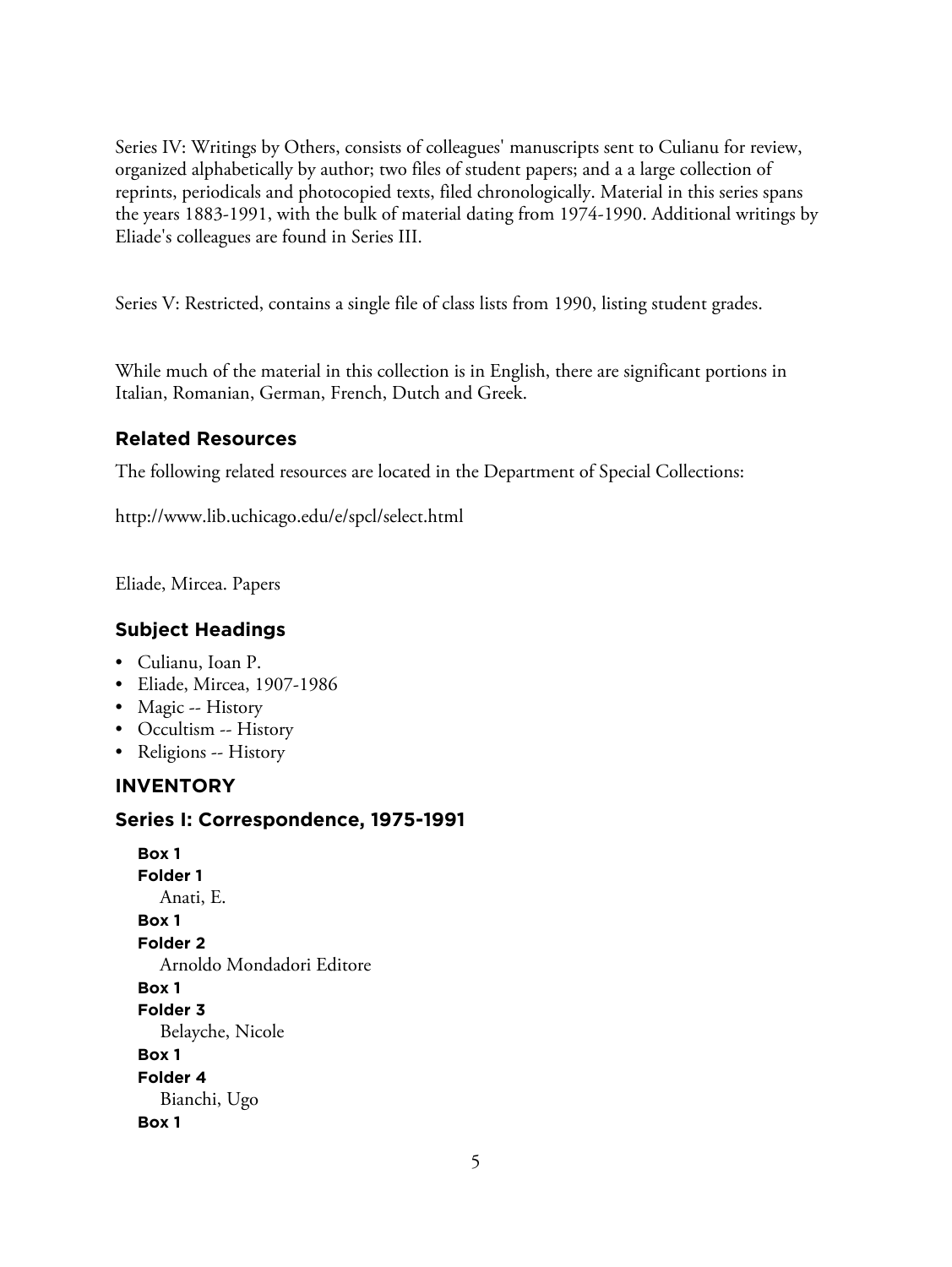**Folder 5** Caprettini, Ave Appiano **Box 1 Folder 6** Casadio, Giovanni **Box 1 Folder 7** Chitimia, Silvia **Box 1 Folder 8** Conio, Caterina **Box 1 Folder 9** Cosi, D.M. **Box 1 Folder 10** Debus, Allen G. **Box 1 Folder 11** Duerr, Hans Peter **Box 1 Folder 12** Encyclopedia of Religion **Box 1 Folder 13** Gasparro, Giulia Sfameni **Box 1 Folder 14** Girardot, Norman **Box 1 Folder 15** Hani, Jean **Box 1 Folder 16** Idel, Moshe **Box 1 Folder 17** International Association for Coptic Studies **Box 1 Folder 18** Kippenberg, Hans G. **Box 1 Folder 19** Lambardi, Noemi **Box 1 Folder 20**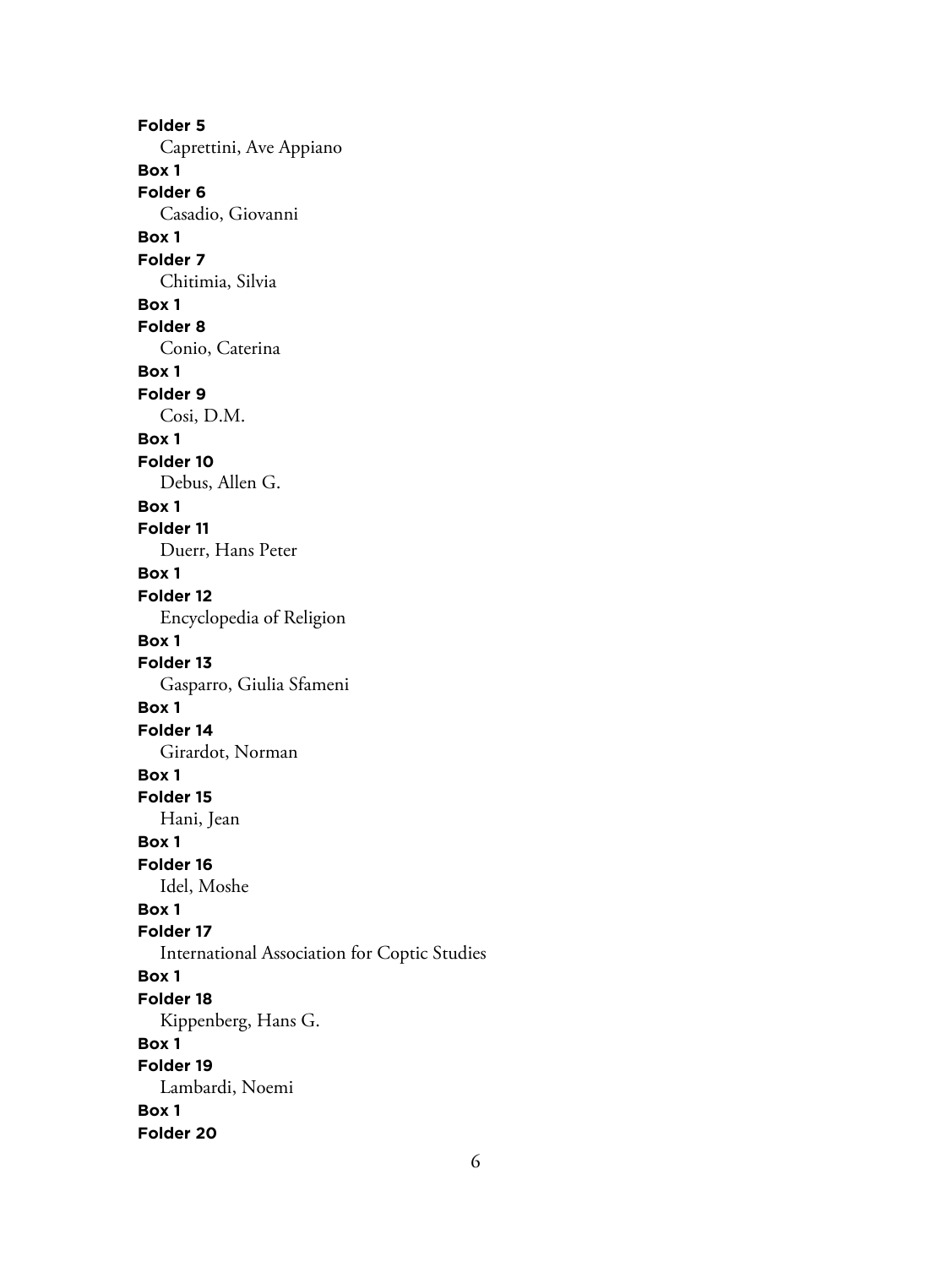Lincoln, Bruce **Box 1 Folder 21** Loibl, Elizabeth **Box 1 Folder 22** Lungu, Alexandru **Box 1 Folder 23** McGinn, Bernard **Box 1 Folder 24** Meslin, Michel **Box 1 Folder 25** Metcalf, Franz Aubrey **Box 1 Folder 26** Momigliano, Arnoldo **Box 1 Folder 27** Nicolescu, M. Basarab **Box 1 Folder 28** Oisteanu, Andrei **Box 1 Folder 29** Os, H.W. van **Box 1 Folder 30** Quispel, Gilles **Box 1 Folder 31** Pezzali, Amalia **Box 1 Folder 32** Rijksuniversiteit Groningen **Box 1 Folder 33** Ronner, Didi **Box 1 Folder 34** Rusconi, Roberto **Box 1 Folder 35** Sabbatucci, Dario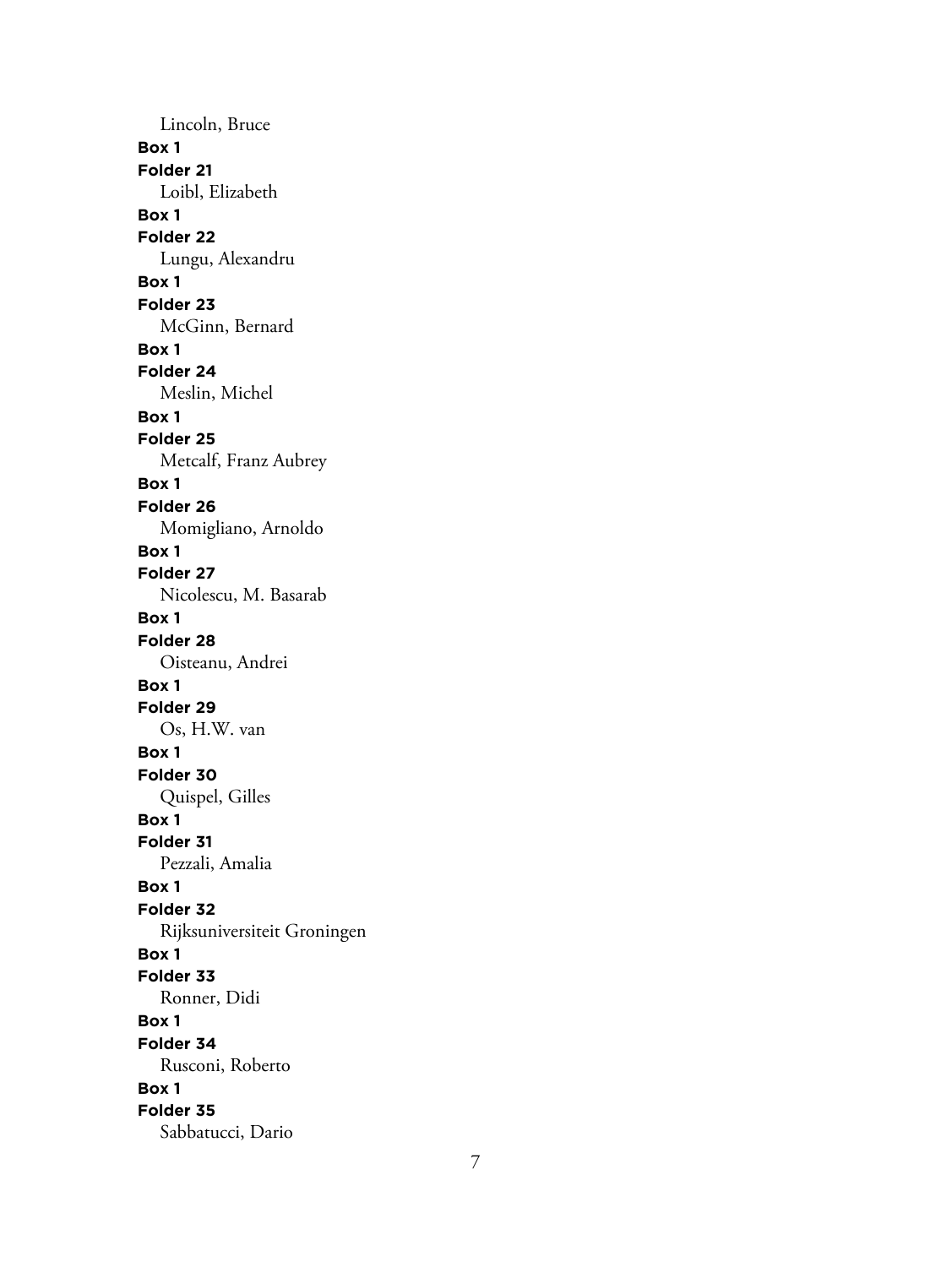**Box 1 Folder 36** Scarpi, Paolo **Box 1 Folder 37** Segal, Alan F. **Box 1 Folder 38** Şişmanian, Ara Alexandra **Box 1 Folder 39** Stoichita, Victor **Box 1 Folder 40** Stroumsa, Gedaliahu G. **Box 1 Folder 41** Sullivan, Lawrence E. **Box 1 Folder 42** Tanase, V. **Box 1 Folder 43** Todericiu, D. **Box 1 Folder 44** Versnel, H.S. **Box 2 Folder 1-2** Unidentified **Series II: Mircea Eliade Box 2 Folder 3-4** Drafts of writings by Culianu, circa 1981-1986 **Box 2 Folder 5** Editorial and personal correspondence, 1986-1989 **Box 2 Folder 6**

Drafts of writings about Eliade, undated **Box 2**

**Folder 7** Reprints of writings by Eliade, 1971-1985 **Box 2 Folder 8**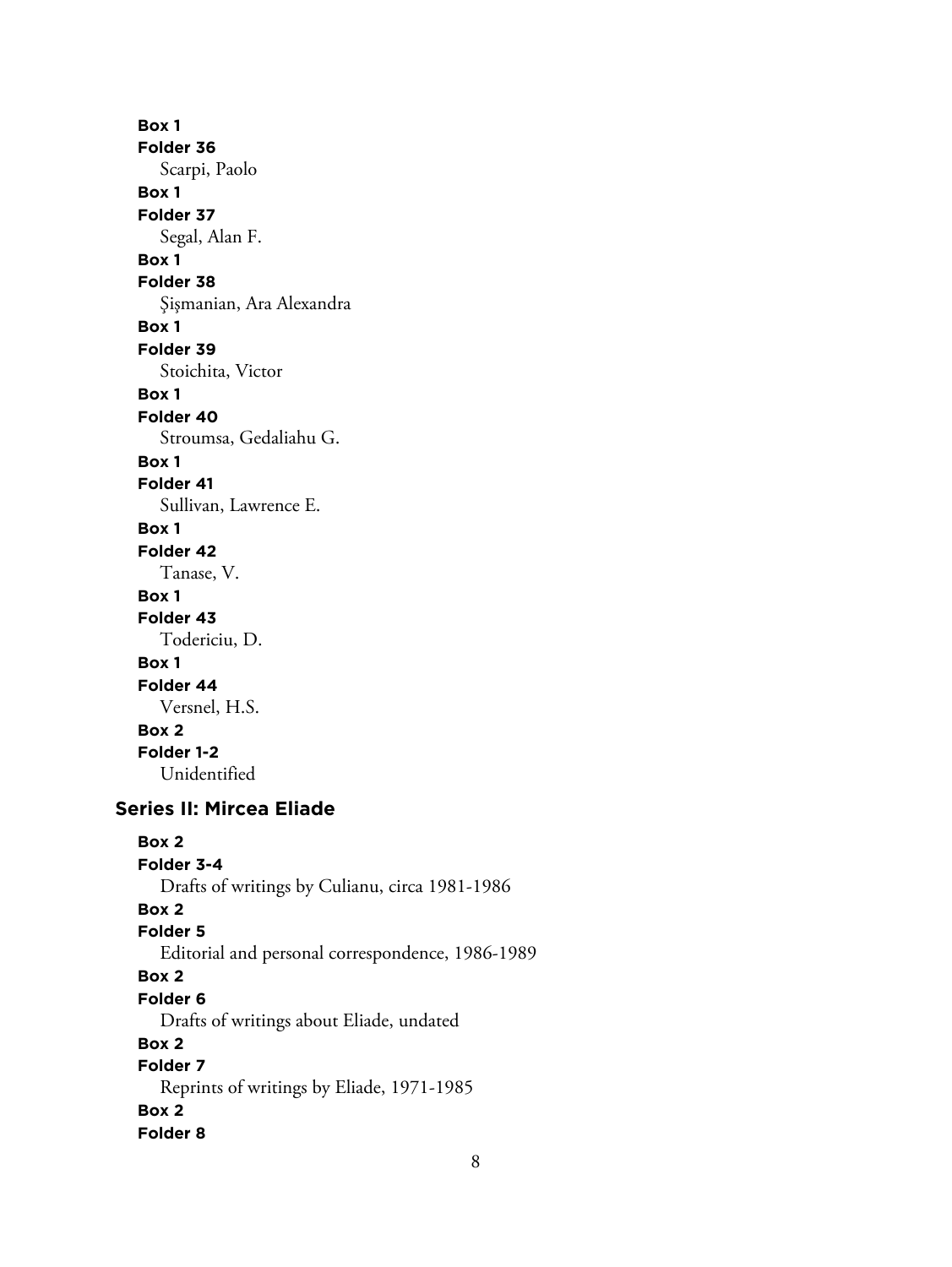Reprints and memorial material, 1977-1986

# **Box 3**

# **Folder 1-3**

Reprints, memorial material and correspondence, 1981-1987

# **Series III: Writings by Culianu**

#### **Box 3**

#### **Folder 4**

Notes, 1976

# **Box 3**

#### **Folder 5-6**

"Experiences de l'extase et symbols de l'ascension de l'Hellénisme à l'Islam," doctoral thesis, 1979-1980

# **Box 3**

# **Folder 7**

Notes and correspondence, circa 1982

## **Box 3**

#### **Folder 8**

Notes, circa 1983

# **Box 4**

**Folder 1**

Notebook, circa 1983

# **Box 4**

#### **Folder 2**

Notes and photocopied texts, circa 1983

#### **Box 4**

#### **Folder 3**

Notebook and draft of review, circa 1985

#### **Box 4**

# **Folder 4**

Notes, research material and fellowship application, circa 1985

#### **Box 4**

**Folder 5**

Notes, circa 1985-1990

#### **Box 4**

# **Folder 6**

"Dr Mayow's Mousetrap," draft, 1986

# **Box 4**

# **Folder 7**

Drafts and lecture material, circa 1986

# **Box 4**

#### **Folder 8**

"Against the Law," Nathaniel Colver Lecture, University of Chicago Divinity School, lecture notes and broadside, 1987

# **Box 4**

#### **Folder 9**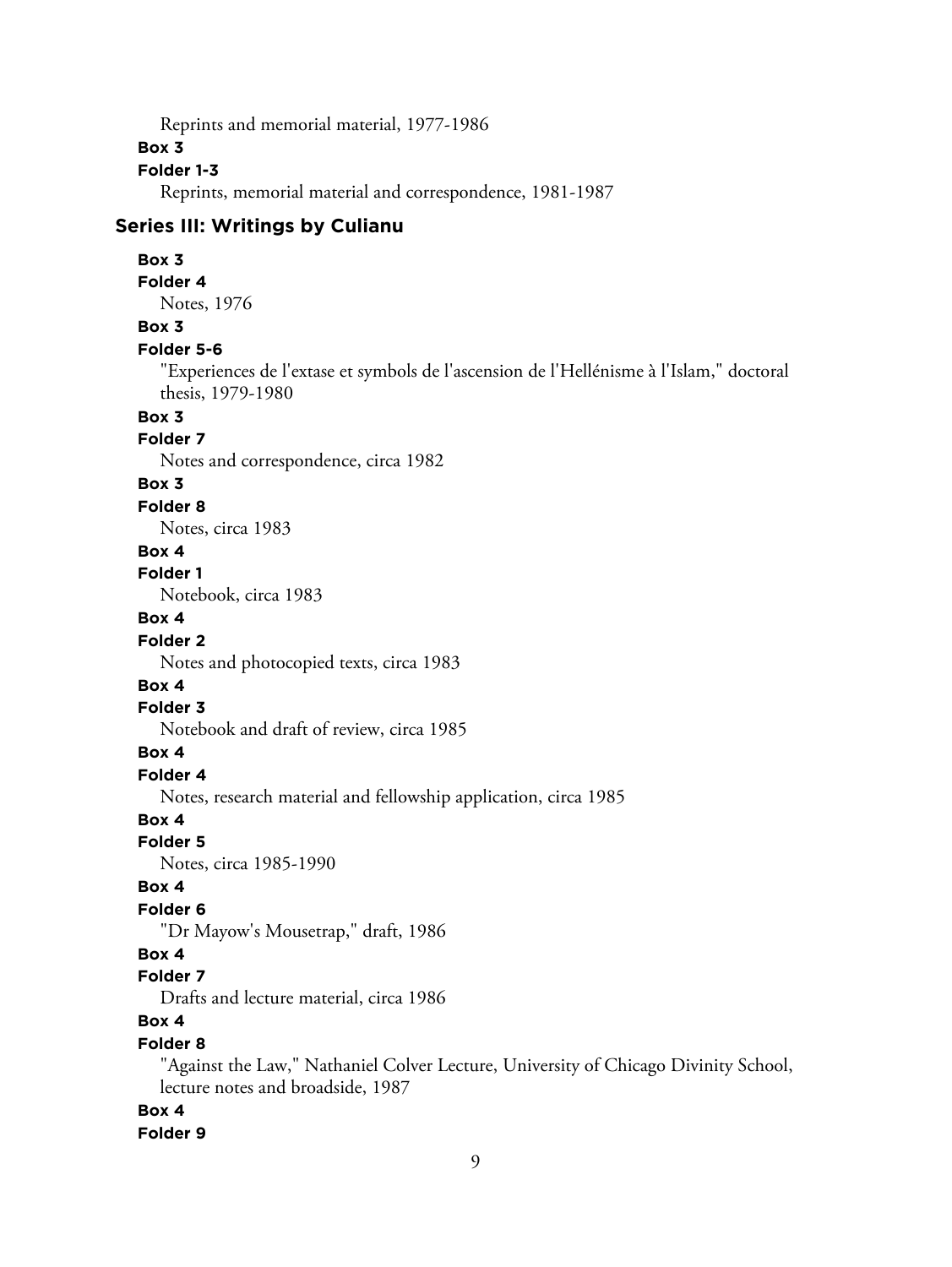"Enigma Crestinismului," manuscripts, undated **Box 4 Folder 10** Notes, undated **Box 4 Folder 11** Notebook, undated **Box 4 Folder 12** Reprints in Italian, 1974-1982 **Box 5 Folder 1-3** Reprints in Italian, 1975-1986 **Box 5 Folder 4-11** Reprints, 1980-1990 **Box 6 Folder 1-11** Reprints, 1984-1991

## **Series IV: Writings by Others**

#### **Box 6**

# **Folder 12**

Faivre, Antoine, manuscript and correspondence, 1985

## **Box 6**

## **Folder 13**

Girardot, Norman J. "'Dissent from the Classical'": Mircea Eliade, the History of Religions, and the Study of Chinese Religions," manuscripts, undated

# **Box 6**

# **Folder 14**

Gruenwald, Ithamar, "Magic and Its Study as a Cultural Factor," manuscripts, undated

## **Box 7**

**Folder 1**

Kétékou, S.C., "Le Developpement ou la Novelle Tour de Babel," manuscript, undated

# **Box 7**

# **Folder 2**

Kippenberg, hans G., proofs, undated

#### **Box 7**

#### **Folder 3**

Manolesco, Ionela, manuscripts, 1991

# **Box 7**

#### **Folder 4**

McGinn, Bernard, "God as Eros: Reflections on Cosmic Love in the Christian Tradition," manuscript and correspondence, 1991

#### **Box 7**

#### **Folder 5-8**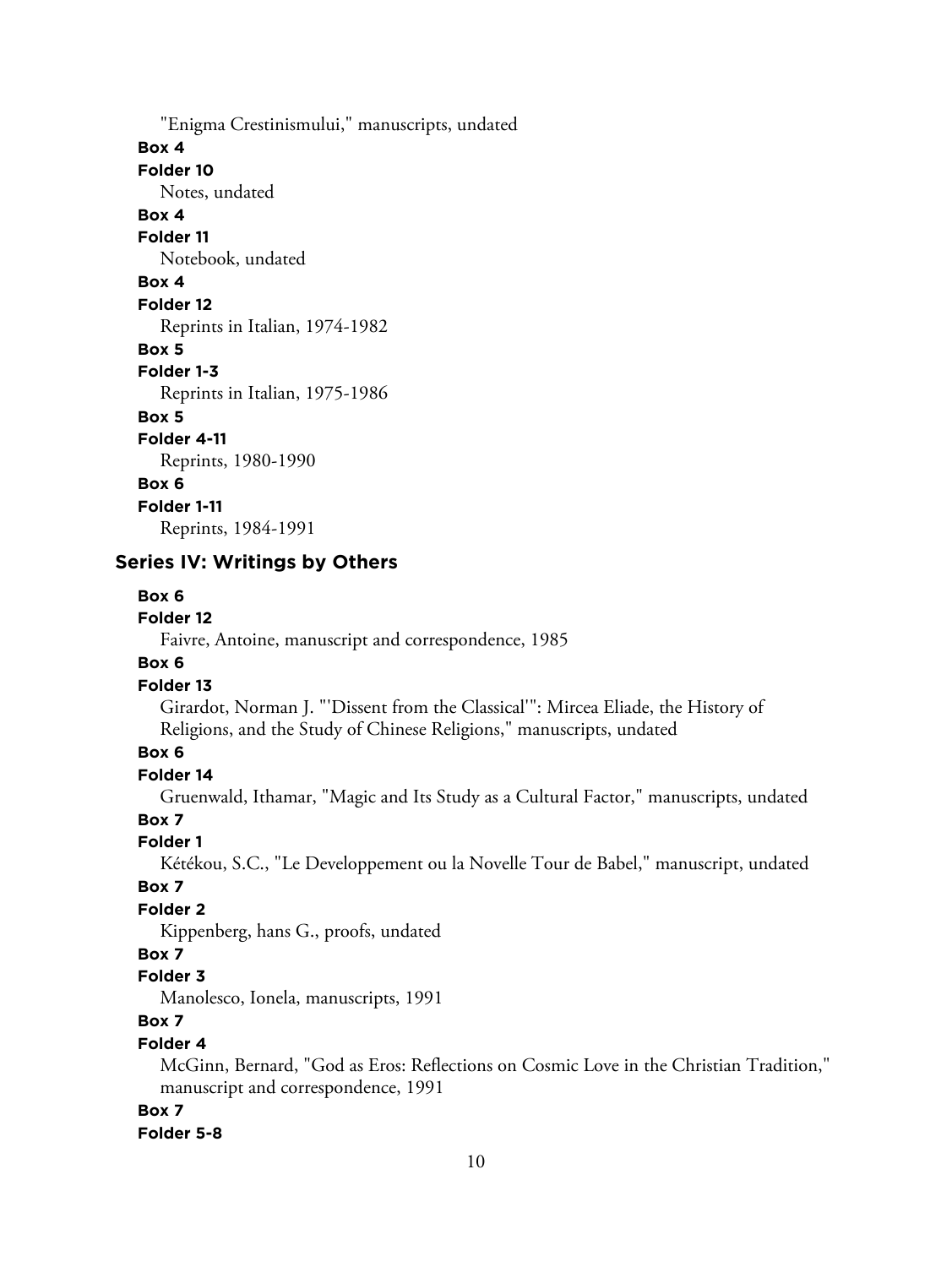Ricketts, Mac Linscott, "The Sacred Trickster of the North American Indians," manuscript, undated

# **Box 7**

# **Folder 9**

Tirosh-Rothschild, Hava manuscripts and correspondence, 1990

## **Box 7**

## **Folder 10**

Waida, Manabu, "The Religion of the Japanese," undated

## **Box 8**

# **Folder 1**

Witte, H.A., "Les religions de l'Afrique occidentale," manuscripts, 1987

# **Box 8**

## **Folder 2**

Unidentified author, "Korte Grammaticea van het Sahidische Koptisch," manuscript, undated

# **Box 8**

# **Folder 3**

Unidentified author, "Meso-American Religions: Cities and Symbols," manuscript, undated

## **Box 8**

## **Folder 4-5**

Student papers, 1988-1991

# **Box 8**

## **Folder 6-7**

Reprints, periodicals and photocopied texts, 1883-1967

## **Box 9**

#### **Folder 1-7**

Reprints, periodicals and photocopied texts, 1968-1974

#### **Box 10**

#### **Folder 1-6**

Reprints, periodicals and photocopied texts, 1975-1977

## **Box 11**

#### **Folder 1-6**

Reprints, periodicals and photocopied texts, 1977-1978

#### **Box 12**

# **Folder 1-7**

Reprints, periodicals and photocopied texts, 1979-1980

# **Box 13**

# **Folder 1-6**

Reprints, periodicals and photocopied texts, 1980-1981

# **Box 14**

#### **Folder 1-7**

Reprints, periodicals and photocopied texts, 1982-1983

# **Box 15**

# **Folder 1-7**

Reprints, periodicals and photocopied texts, 1983-1984